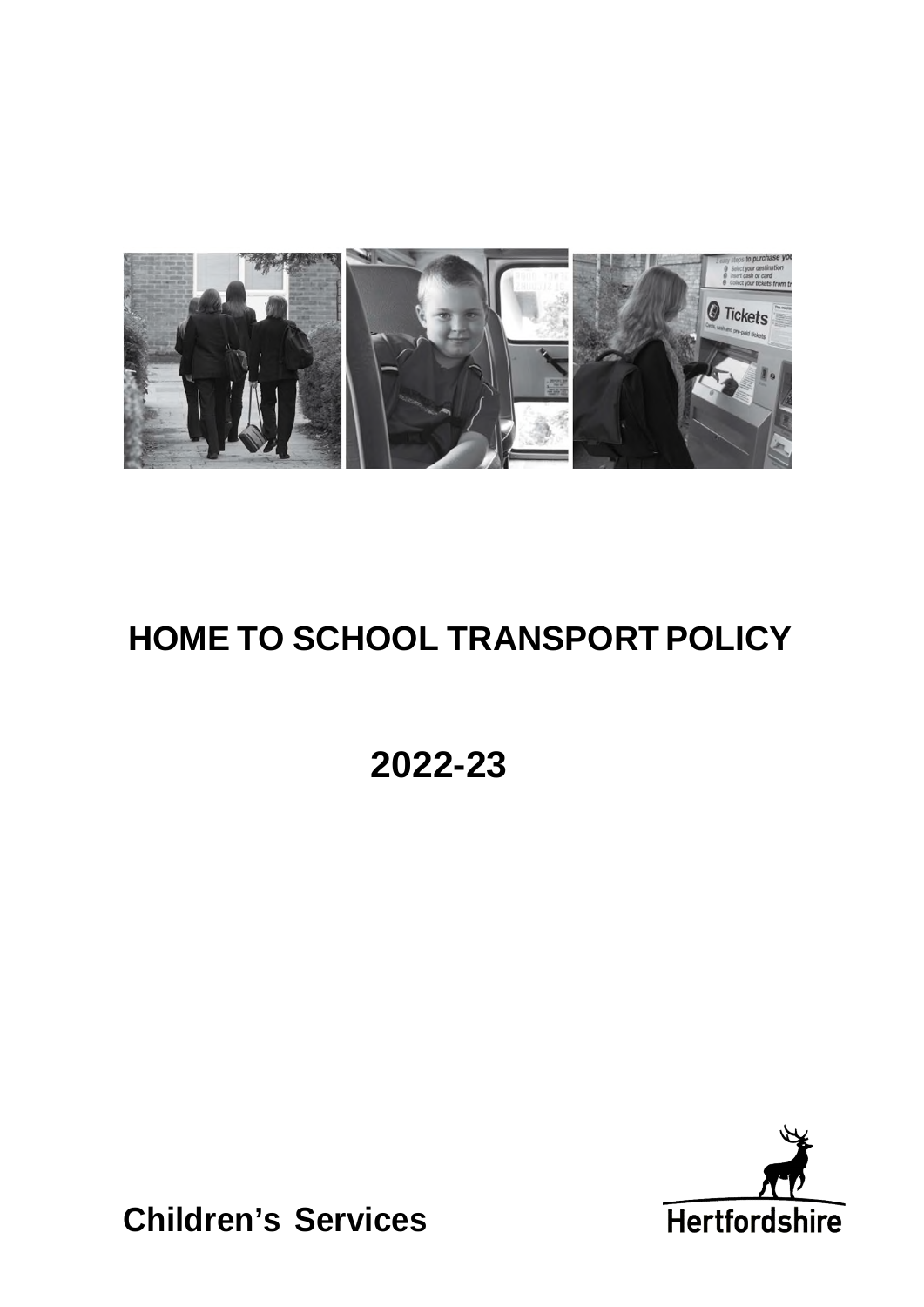# **INTRODUCTION ANDBACKGROUND**

 The Home to School Transport Policy for Hertfordshire pupils of statutory school age including those with special educational needs and disabilities, attending mainstream and special schools is set out below.

 Guidance Notes, Frequently Asked Questions and Answers and a Timeline supporting this policy are available at the following link www.hertfordshire.gov.uk/schooltransport

 Different policies are in place for pupils over the age of 16. Full details of the county council's Post- 16 Transport to Education and Training Policy and Policy for Full-time Students aged 19- 25 with Learning Difficulties and Disabilities can also be found at the abovelink.

# **Contents**

| <b>Section</b>                                                            | Page<br>number |
|---------------------------------------------------------------------------|----------------|
| <b>Transport Entitlement</b>                                              | $3 - 7$        |
| <b>Support for Families</b>                                               | $8 - 9$        |
| Supporting individuals with an Education Health and Care Plans (EHC Plan) | 10             |
| <b>Explanatory Notes &amp; Definitions</b>                                | $11 - 12$      |
| <b>Complaints and Appeals</b>                                             | $13 - 16$      |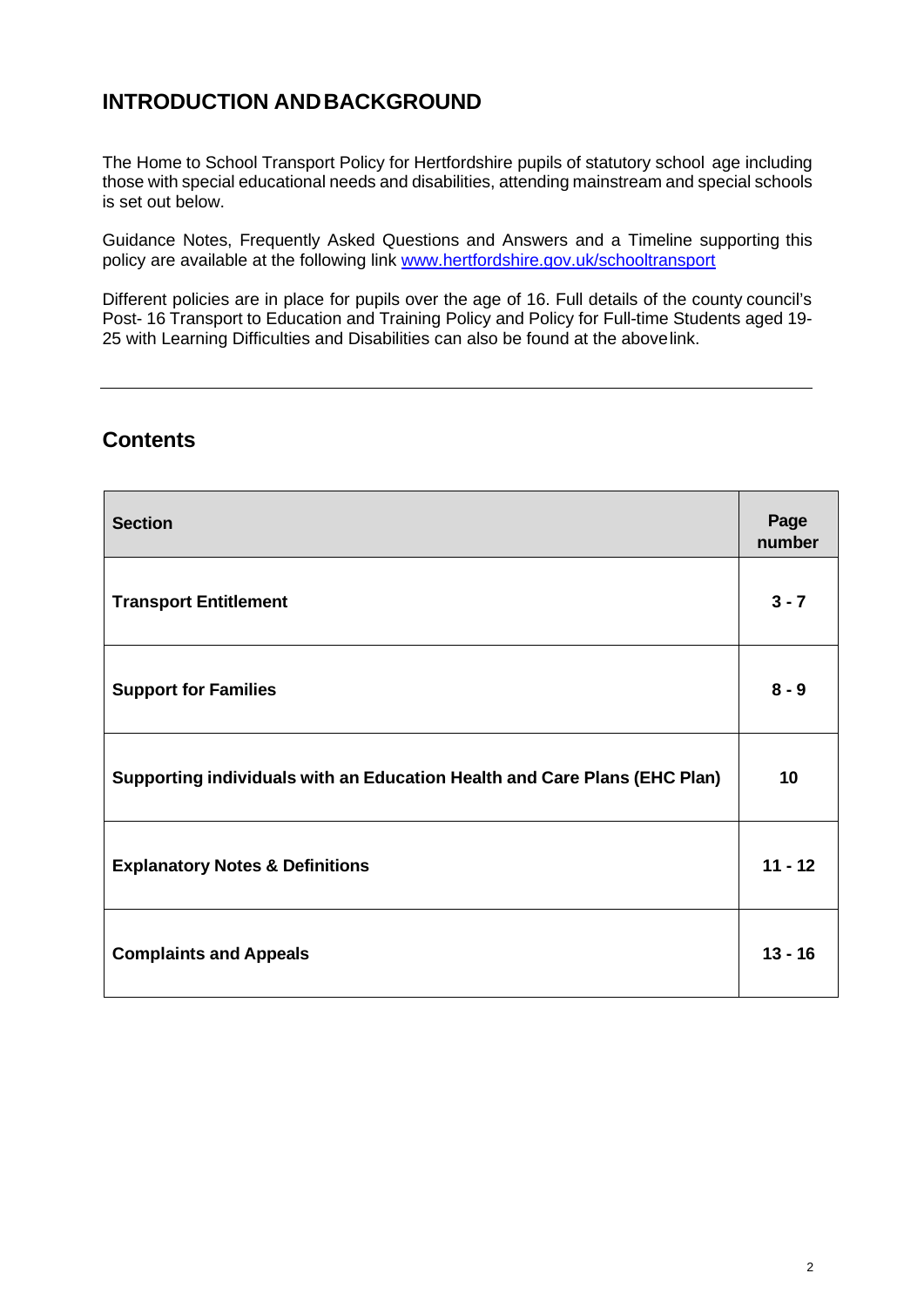# **HOME SCHOOL TRANSPORT POLICY**

 It's important to think about how your child gets to school. Very few children are entitled to free home to school transport.

 When you apply for a school place we will automatically consider whether your child is entitled to free home to school transport.

 The Admissions and Transport team will inform parents of transport entitlement decisions within the following timescales:

- $\triangleright$  by the end of May for Secondary transfer applicants
- $\triangleright$  by the end of June for Under 11s applicants
- $\triangleright$  within 10 working days for In Year applicants
- $\triangleright$  within 10 working days for SEN pupils

 We will contact you if you are entitled to free transport and therefore you don't need to apply separately. However, if you do not hear from us and you believe that your child is entitled to free home to school transport, please contact the relevant Admissions & Transport team:

- Secondary/Under 11s transfer applicants transfer.admissions@hertfordshire.gov.uk
- $\triangleright$  In Year applicants inyear@hertfordshire.gov.uk
- $\triangleright$  Children with an Education, Health & Care Plan (EHCP) [schooltransport@hertfordshire.gov.uk](mailto:schooltransport@hertfordshire.gov.uk)

 If your child is not offered free home to school transport, you have the right to challenge the decision. Further details regarding the appeals process can be found on pages 12 – 14.

## **Transport Entitlement**

### **1. Nearest School**

 Free transport will be provided for children attending their nearest suitable school\*, inside or outside of Hertfordshire, where the distance from home\* to school is over the statutory walking distance.

- More than 2 miles (3218 m) from home for children aged under 8
- More than 3 miles (4827 m) from home for children aged 8 andover

 Home to school distances are measured using a computerised mapping system. For transport purposes the measurement is taken from the address point of the family home to the main entrance or front gate of the school (as nominated by the school).

 The address point of the home is supplied by Address Base-Premium data which is a nationally recognised method of identifying residences. The system measures the distance along "the nearest available route" using a network of public rights of way including roads, cycle ways, paths and footpaths which are properly surfaced and likely to allow accessibility at all times of the year regardless of weather conditions. These measurements are not intended to replicate the actual route a particular pupil would choose to travel to a particular school, due to factors such as distance, safety, the availability of public transport or driven routes, vehicle access, and so on, but instead are a fair, objective and consistent way of measuring home to school distances for the purpose of transport entitlement.

 \* See 'Explanatory Notes & Definitions' section for full definition.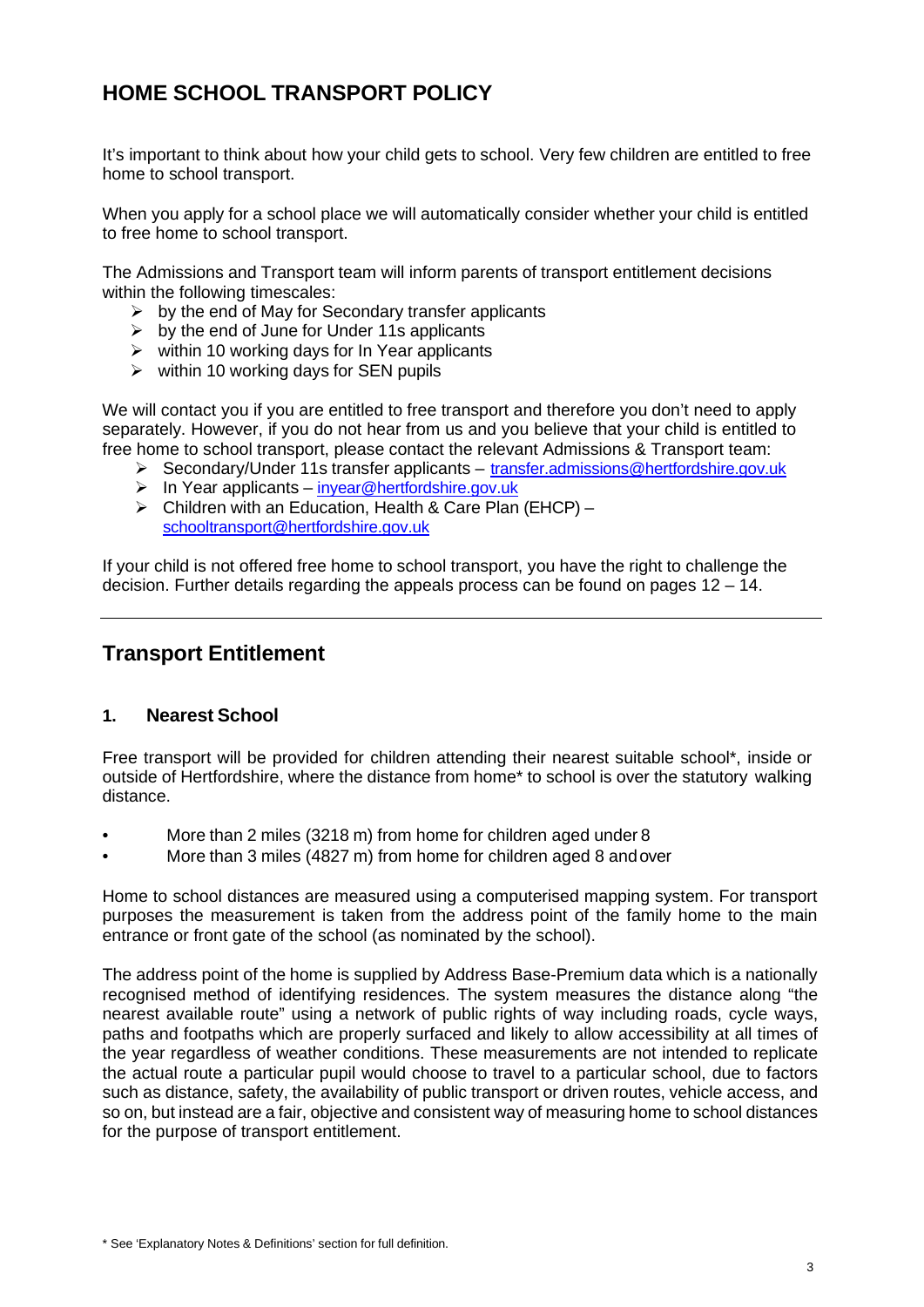### **2. Safety**

 Free transport will be provided for children attending their nearest suitable school\*, which is less than the statutory walking distance, if it is considered unsafe for the child, accompanied as necessary, to walk along the route with reasonable safety. This entitlement will continue as long as the route remains unsafe. The county council has an agreed procedure document for assessing route safety, which follows Road Safety GB 'Assessment of Walked Routes to Schools' guidelines.

 Where routes are made safe following highway improvements, entitlement to transport will cease for those currently receiving free transport.

### **3. Income**

### *Low Income Families as defined by the Education and Inspections Act paragraphs 9- 14 of Schedule 35B*

 Low income families are defined as those having children entitled to Free School Meals or whose parents are in receipt of their maximum level of Working Tax Credit.

 To be eligible for free school meals, a child's parents/carers must be receiving one of the following:

- $\triangleright$  Income Support, dated in the last three months
- $\triangleright$  Income-based jobseeker's allowance, dated in the last three months
- $\triangleright$  Income-related Employment and Support Allowance, dated in the last three months
- Universal Credit, showing your most recent statement from your on-line journal, dated within the last 31 days, or other recent written confirmation from the DWP as is available to you†
- $\triangleright$  Pension Credit (guarantee credit) notification, dated in the last 3 months
- $\triangleright$  Child Tax Credit with income less than £16,190 and not receiving Working Tax Credit, based on most recent tax credits award notice or other verifiable evidence
- Maximum Working tax Credit, based on most recent tax credits award notice or other verifiable evidence
- (From April 19th 2022) Where the family have 'no recourse to public funds', and subject to an income threshold as follows:
	- £22,700 per annum for families outside London with one child.
	- £26,300 per annum for families outside London with two or more children.
	- In addition to these income thresholds, there is a capital savings threshold of  $£16,000$ .

 \* See 'Explanatory Notes & Definitions' section for full definition.

 † For recent applicants to FSM, since April 1st 2018, Universal Credit has only been a qualifying benefit for free school meals if until your child moves into the next stage of education (e.g. primary to secondary). If this earnings rule does apply, please submit details of recent earnings from your DWP Universal Credit journal. If your income goes above the threshold in the future, but you remain on Universal Credit, your child will remain eligible. you have wages or salary below £7400 a year (or £658 per month for the last 3 months). If you were already getting Free School Meals through Universal Credit by April 1st 2018, this earnings rule does not apply and you remain eligible for free school meals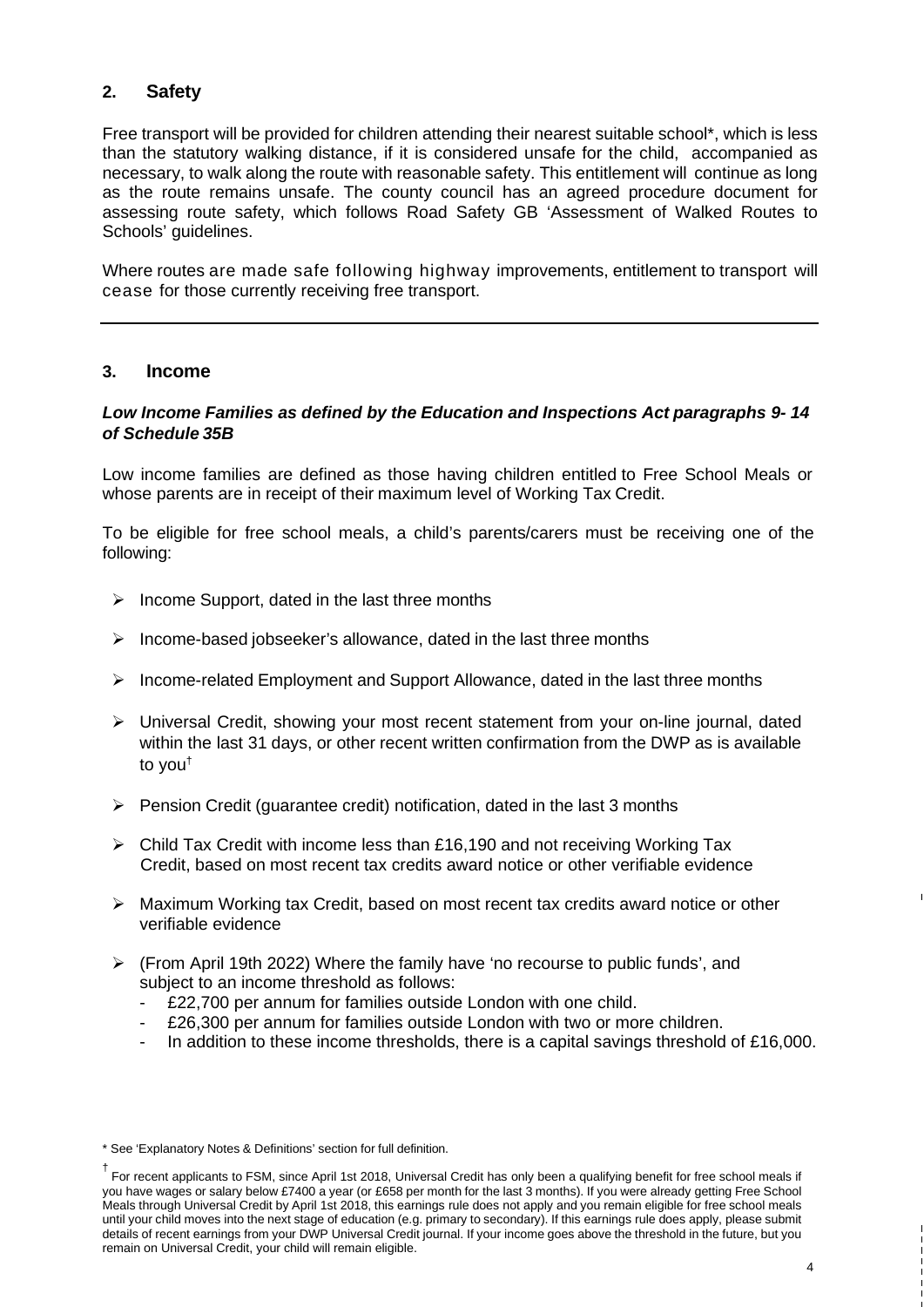To determine whether a child's parents/carers are receiving maximum Working Tax Credit (WTC), the following must apply:

 When a customer is first awarded tax credits, or following a change in their household circumstances, HM Revenue and Customs may issue a "tax credit awards notice" detailing the breakdown and amount of the award.

 Part two of the award notice gives details of "How we work out your tax credits" including details of the full WTC elements. This is the maximum amount a customer can receive in WTC in any year. It then lists "any reduction due to your income" and shows the net amount payable. In order to qualify this amount must be £0.00. This is shown as an example rather than being definitive and each case will be considered on its own merits. A copy of the award notice will be required or such other verifiable evidence as can be produced. The County Council reserves the right to make enquiries to HMRC with regard individual cases.

### **Primary Age Pupils**

 Children aged 8 but under age 11 from low income families are entitled to free transport where they live more than  $2^{\ddagger}$  miles from their nearest suitable school\*.

### **Secondary Age Children (Compulsory school age)**

 Transport will be provided for children from low income families where the child is of compulsory school age (11 -16) and who attends either:

- $a<sub>z</sub>$  not more than 6 miles from that school. (This includes transport to places other than a school at which they might receive education under section 19(1) of the Education Act 1995 (as amended) and includes exceptional provision of education in pupil referral units, known as Education Support Centres or elsewhere). one of their three nearest suitable schools\* where they live more than  $2<sup>‡</sup>$  miles, but
- $b<sub>1</sub>$ they live more than  $2^{\ddagger}$  miles, but not more than 15 miles from that school. Transport will be provided when: the nearest suitable school preferred on grounds of religion or belief<sup>§</sup> where
	- i. their child to be provided with education at that school; and the parent has expressed a wish, based on the parent's religion or belief, for
	- ii. having regard to the religion or belief on which the parent's wish is based, there is no suitable school which is nearer to thechild's home.

 \* See 'Explanatory Notes & Definitions' section for full definition.

 The 2 mile limit will be measured in the same way as the "statutory walking distance", i.e. along the 'nearest available route'. Any distance of more than 2 miles will be measured using the Integrated Transport Network (ITN). The ITN measures along ‡ roads.

 § For Church of England schools, your child must be baptised into the Church of England or you must be on the parish electoral roll. For Catholic schools, your child must be baptised as a Catholic. For Jewish Schools, you must be a member of the synagogue community and/or have met the faith criteria for the relevant school.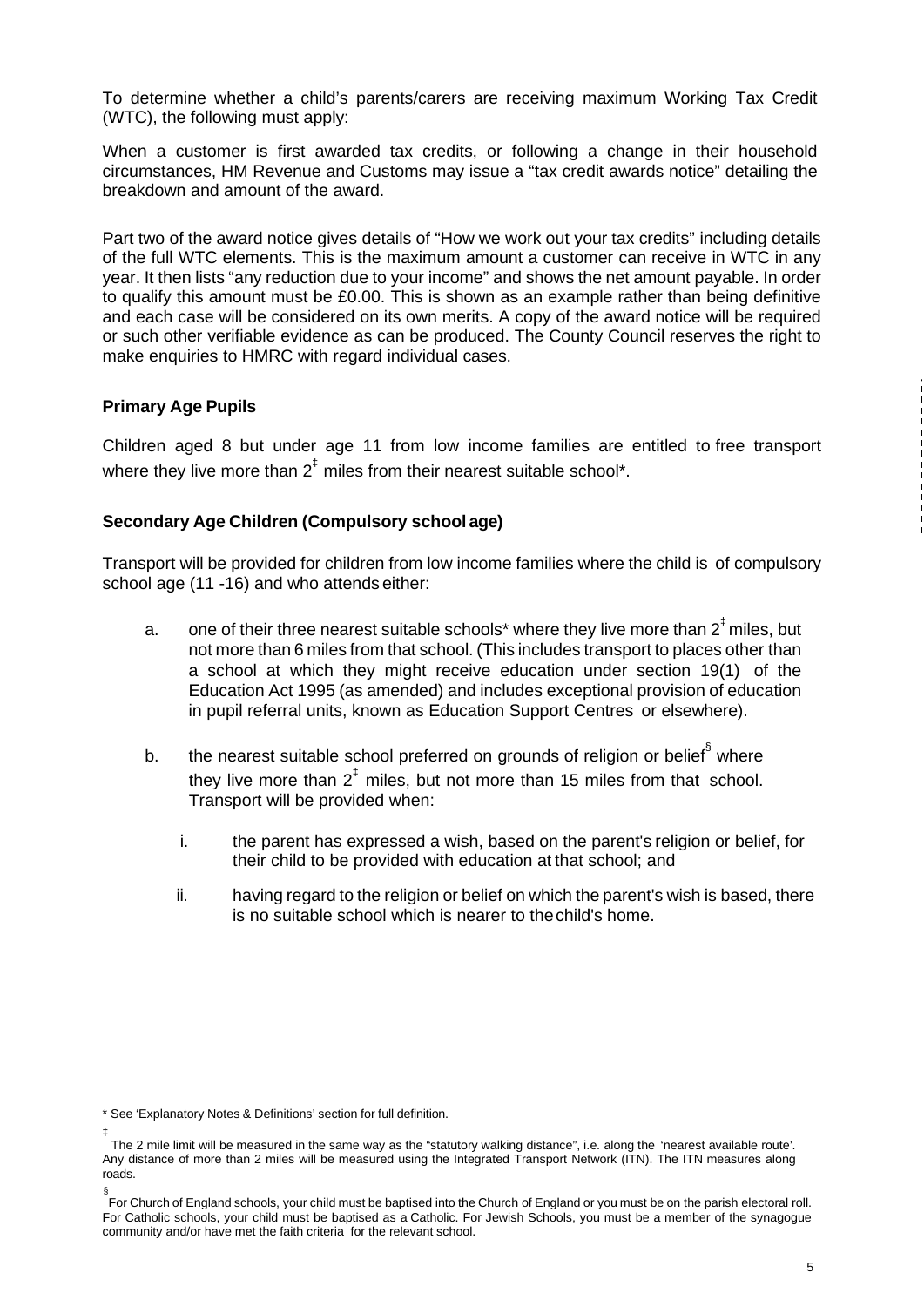#### **temporary medical conditions) 4. Special Educational needs/Disability and Mobility difficulties (including**

 The entitlement for children with special educational needs and disabilities or mobility difficulties is assessed against the statutory home to school transport policy, except where the child's Education Health and Care Plan (EHCP) expressly states that transport should be provided.

 F o r pupils without an EHCP who are attending their nearest suitable school\* and have special educational needs and/or mobility difficulties, (including temporary medical conditions) entitlement to transport will be considered on an individual basis and regularly reviewed following an assessment of the child's ability to walk to school, having regard to the child's special educational needs, disability and/or mobility problems where relevant, and taking into account any exceptional circumstances. If the child is getting Disability Living Allowance (DLA) or Personal Independence Payment (PIP) for Mobility, at either rate, please indicate that and also state whether the DLA/PIP has been exchanged for a leased Motability vehicle.

 Relevant supporting independent professional evidence will be required before transport is agreed.

### **5. Examination Year**

 For pupils in Years 10 and 11 subsidized transport may be provided in exceptional circumstances, to their existing school where pupils move to a new address in Hertfordshire.

This only applies to pupils:

- who are attending their nearest suitable school, and
- have completed at least two terms in Year 10 at their existing school, and
- the existing school is over the statutory walking distance of 3 miles (4827 m)

 The county council's subsidy would be no more than the maximum spare seat charge and a maximum travel distance of 15 miles per journey would apply.

### **6. Excluded Pupils**

 Free transport will be provided for pupils who have been permanently excluded from school for whom transport is required to access a new school or Education Support Centre (ESC) if the length of journey is over the statutory walking distance.

 Pupils attending an ESC will be required to use a bus or rail card to travel independently to the ESC.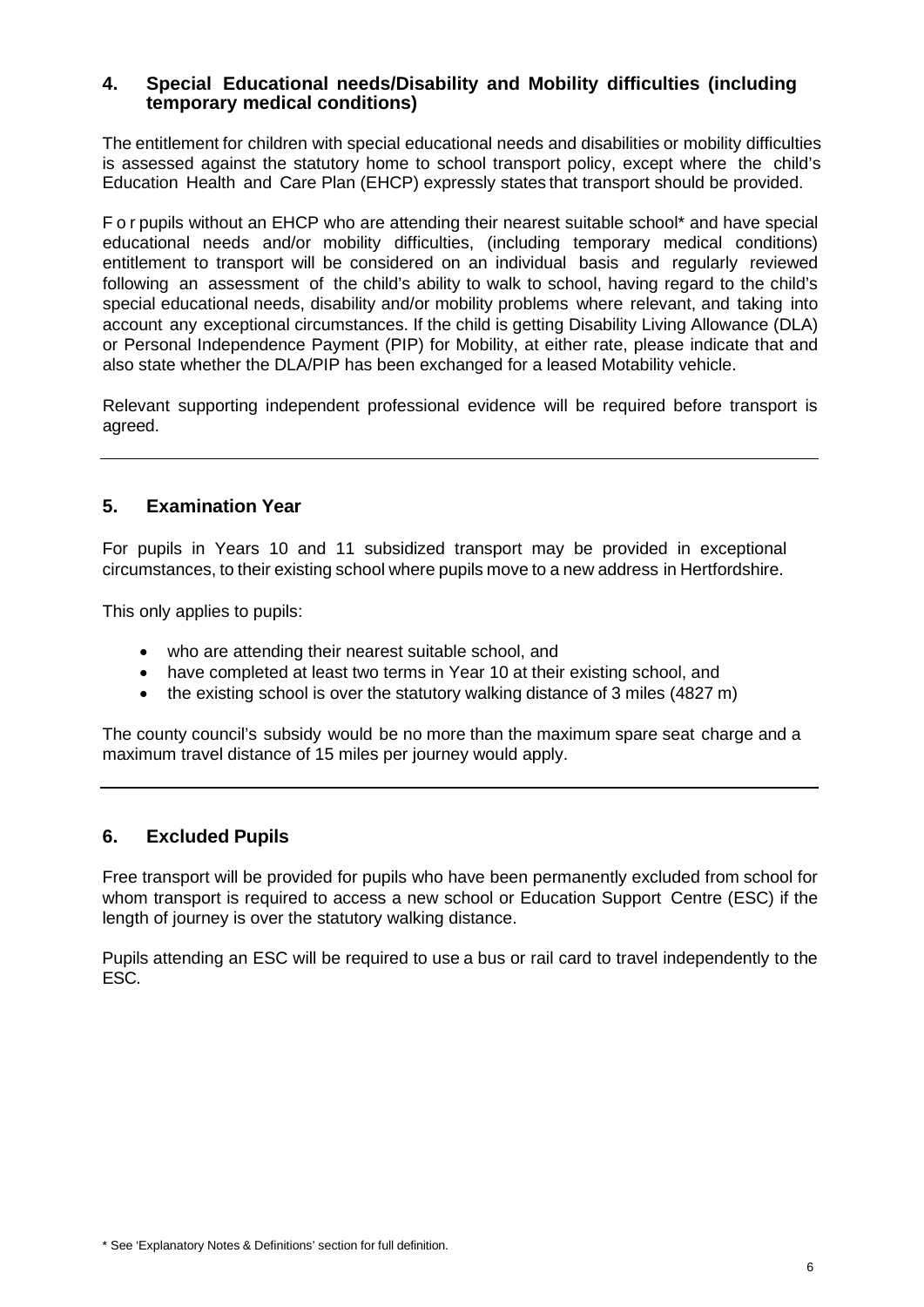# **Other considerations**

### **Children in Public Care**

 Children in public care (children looked after) and children who were looked after, but ceased to be so because they were adopted (or became subject to a child arrangements order or special guardianship order) will be assessed against the statutory home to school transport policy.

- If the child is not entitled to free transport, it is the carer's responsibility to ensure that he/she is able to get to and from school.
- Where exceptional circumstances exist, the professionals working with the individual child would review the child's needs and, if appropriate, make a case for transport, which would be considered by the relevant transport panel.

### **Siblings**

 There is no sibling link for transport entitlement. Transport entitlement is considered on an individual basis for each child as the nature of applications and allocations will change each year. In Year applications are also assessed on an individual basis.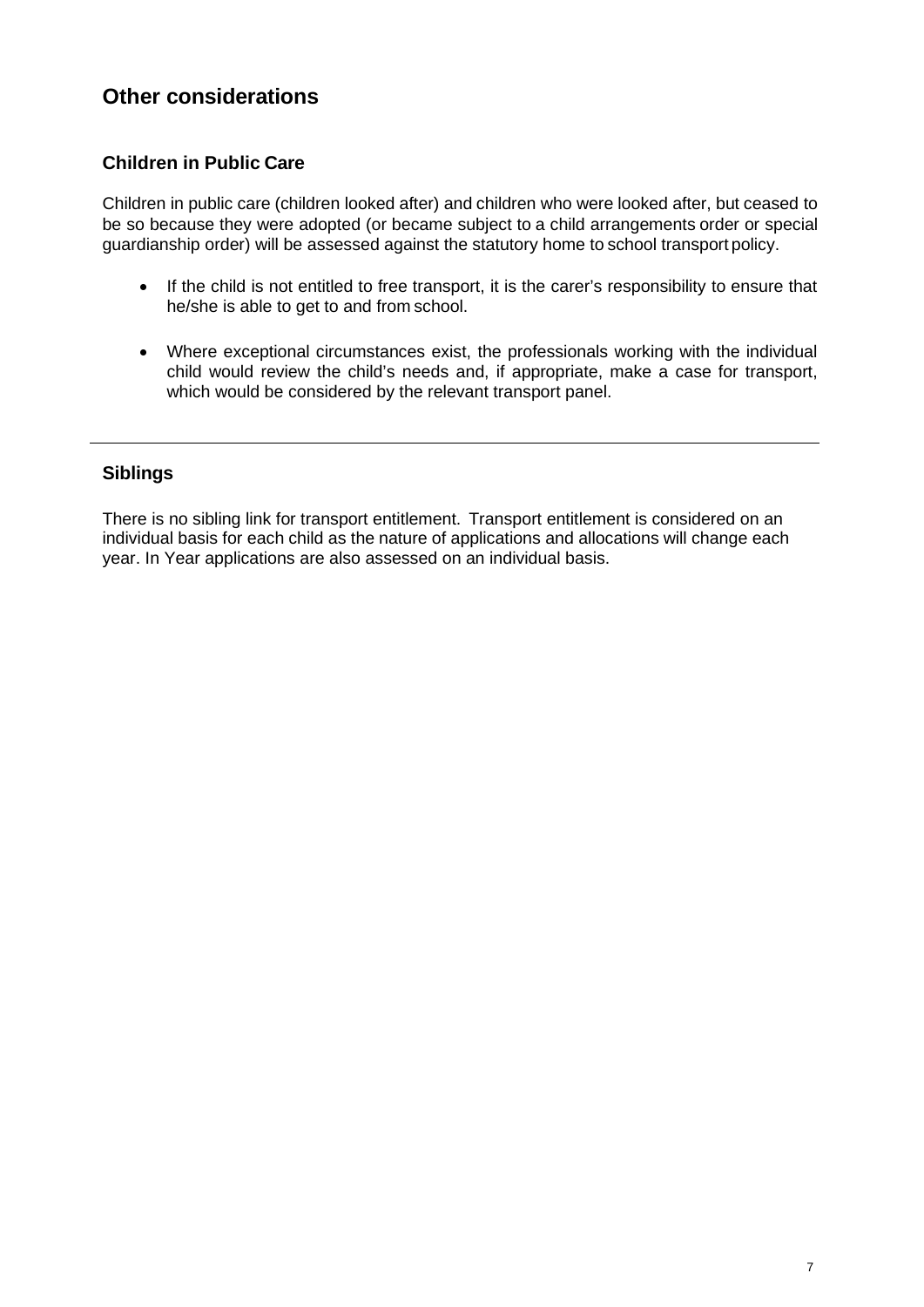# **Support for families**

### **1. Parent/carer with a disability**

 Where a disability prevents a parent/carer from accompanying their child to school, the child's individual needs will be considered with due regard to the requirement to make reasonable adjustments under the Equalities Act 2010. Where eligible, the family will receive appropriate support to enable the child to attend a school within the statutory walking distance. This would be for both short and long term arrangements. The parents receipt of PIP or a Motability vehicle may be taken into account when considering the support that is provided.

### **2. Personal Travel Budget**

 Mileage reimbursement may be offered to parents/carers of pupils who are entitled to free home to school transport, where this offers best value for money to the county council.

 A pupil's home to school/college mileage will be calculated by the county council and the rate paid will be £0.45 per mile, for 4 journeys per day. This is HMRC's car mileage rate at the start of the 2022/23 tax year.

#### $3.$ **3. Respite Care**

 Transport arrangements to alternative destinations at the end of the school day, where it supports the need for the child to attend respite care (short breaks) and there is no additional cost to transport the child to the alternative destination, will be considered on an individual basis. This is for respite care only – it does not apply to individual family arrangements between a parent and a childminder.

#### **4. Sale of any spare seats available on vehicles operated by the county council**

 The county council are happy to provide spare seats on buses/coaches operated by the county council which are already running to provide transport for pupils who have a statutory entitlement for 2022/23.

 However, the provision of spare seats for 2022/23 is currently dependent on whether further exemption is granted from the requirement to comply with the Public Service Vehicles Accessibility Regulations (PSVAR) for school-procured vehicles used for home-to-school transport. The county council are currently waiting for confirmation that existing bus and coach contractors have successfully applied for exemptions and will update this advice as soon as possible.

 Details of the Spare Seat scheme can be found at the following link: [www.hertfordshire.gov.uk/schooltransport](http://www.hertfordshire.gov.uk/schooltransport)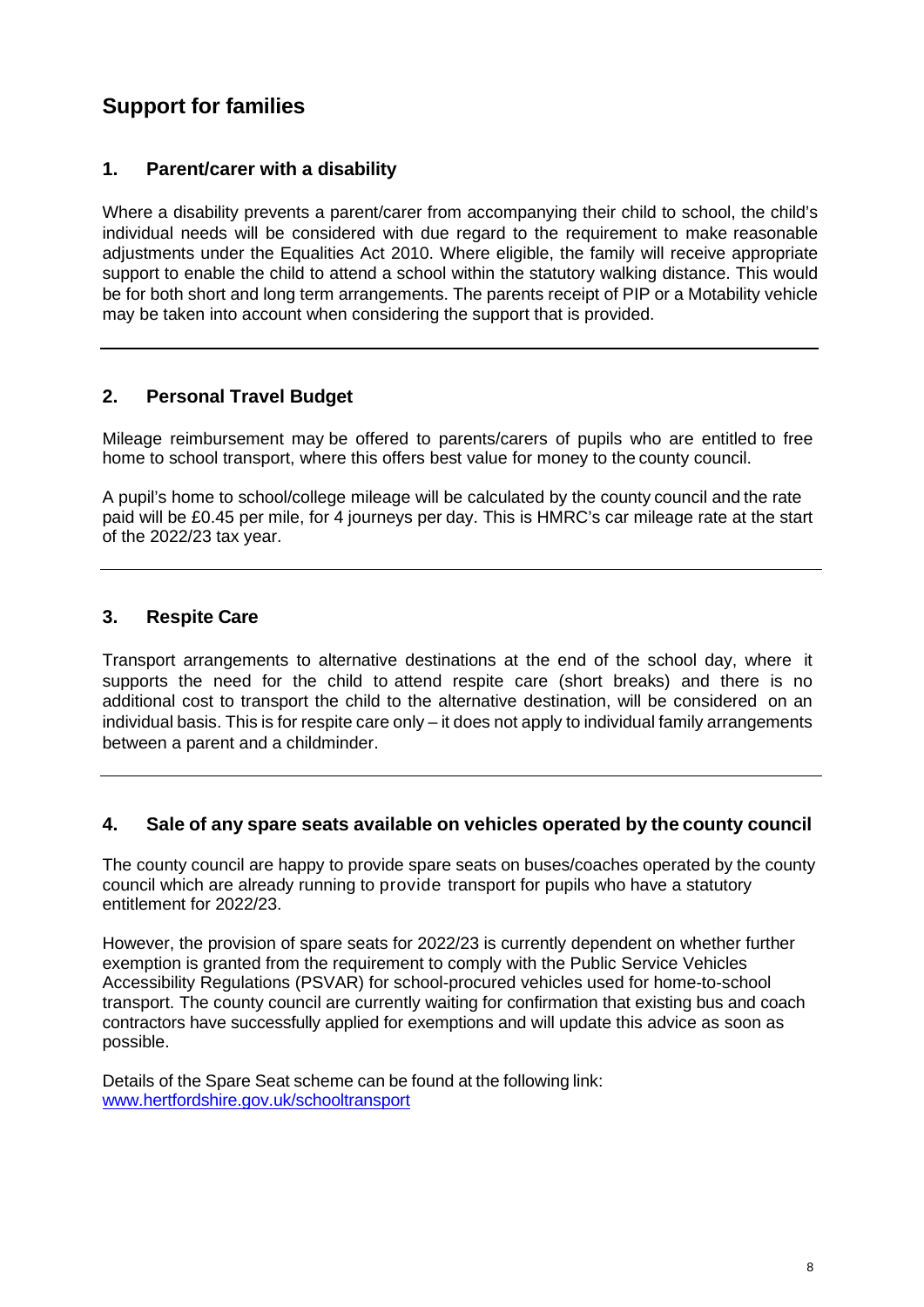The cost of spare seats is as follows:

| <b>Miles from Home to</b><br><b>School</b> | Charges for 2022/23<br>academic year, per pupil |
|--------------------------------------------|-------------------------------------------------|
| $0 - 2.99$                                 | £882                                            |
| $3 - 4.99$                                 | £1176                                           |
| $5 - 6.99$                                 | £1350                                           |
| 7 and over                                 | £1554                                           |

 Spare seats are provided and must be paid for on a termly basis. No reimbursement is available if a child fails, or is unable to travel for the whole term.

 No one is automatically entitled to a spare seat and we cannot guarantee that a child will keep the place for longer than a term.

 Applicants for the 2022/23 academic year should not assume that existing spare seats will be available on vehicles operated by the county council for children if their child is not entitled to free home to school transport.

### **5. Sustainable School Travel and Transport Strategy**

 Hertfordshire County Council has a strategy to promote sustainable travel modes for journeys to and from school. Further information is available at: www.hertfordshire.gov.uk/schooltravel.

 Most schools in Hertfordshire have school travel plans that set out their planned initiatives and actions to encourage sustainable travel.

 When parents are making preferences for school places, they should consider the school's travel plan as part of the information used to assess how their child will travel to and from school.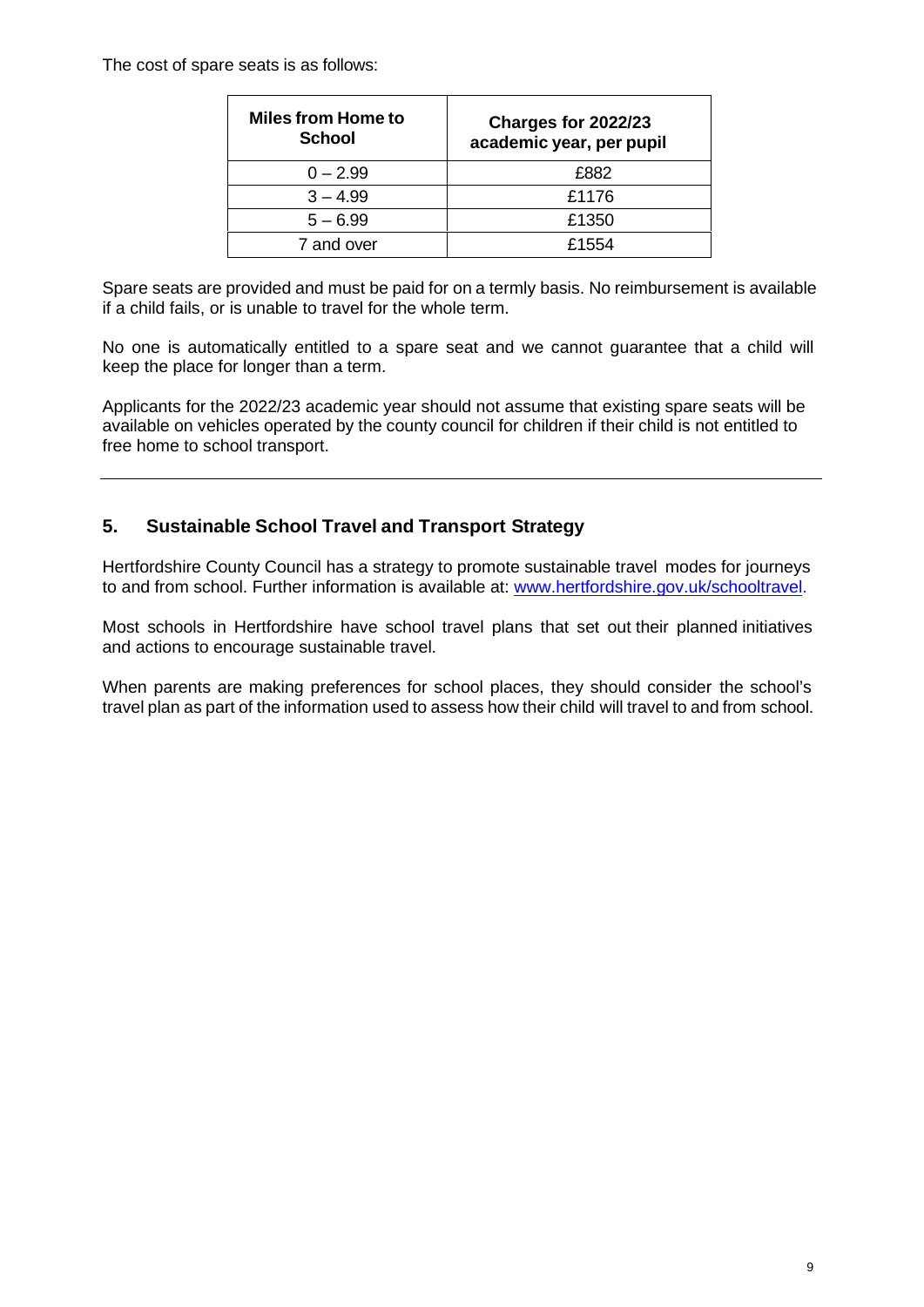# **Supporting individuals with an Education Health and Care Plan (EHCP)**

 To support and develop independent travellers: Where it is safe, appropriate and reasonable to do so, pupils with special educational needs will be expected to walk, accompanied as necessary by a responsible adult, to and be dropped off, at a common pick up point near their home.

 To support and encourage pupils to become independent travellers, individual pupils with an EHCP or SEND will, where appropriate, be offered a programme of Independent Travel Training (ITT). Once they have successfully completed their training, they would no longer have an entitlement to personalised transport, e.g. a taxi.

### **1. Walking Escort**

 Where appropriate (following discussion with the child's parents/carers), parents of children with an Education Health and Care Plan (EHCP), who are entitled to transport, can be offered an escort to walk their child a short distance to school.

### **2. Passenger assistants**

Will be provided in the following circumstances:

- $\bullet$ To all primary special schools.
- $\bullet$  Schools for Physically Impaired pupils both on buses and taxis To special schools for pupils with Severe Learning Difficulties (SLD) Schools and
- $\bullet$  Difficulties (LD) and Social Emotional and Mental Health issues (SEMH) On larger vehicles travelling to special schools for pupils with Moderate Learning
- $\bullet$  In other circumstances, cases will be assessed according to the child's individual needs.

### **3. Boarders**

Where students with an EHCP require a residential placement following assessment

- $\bullet$  home to residential school at the beginning and end of each term and half term. For termly boarders the county council will provide assistance for travel to and from
- $\bullet$  travel to and from home to residential school for eight visits throughout the year. For 52 week residential placements: the county council will provide assistance for

### **4. Changing Address**

 Where students with an EHCP change address, the parent/carer must contact the SEN Transport Team as transport needs will need to be re-assessed. For further information regarding moving out of Hertfordshire please refer to page 11.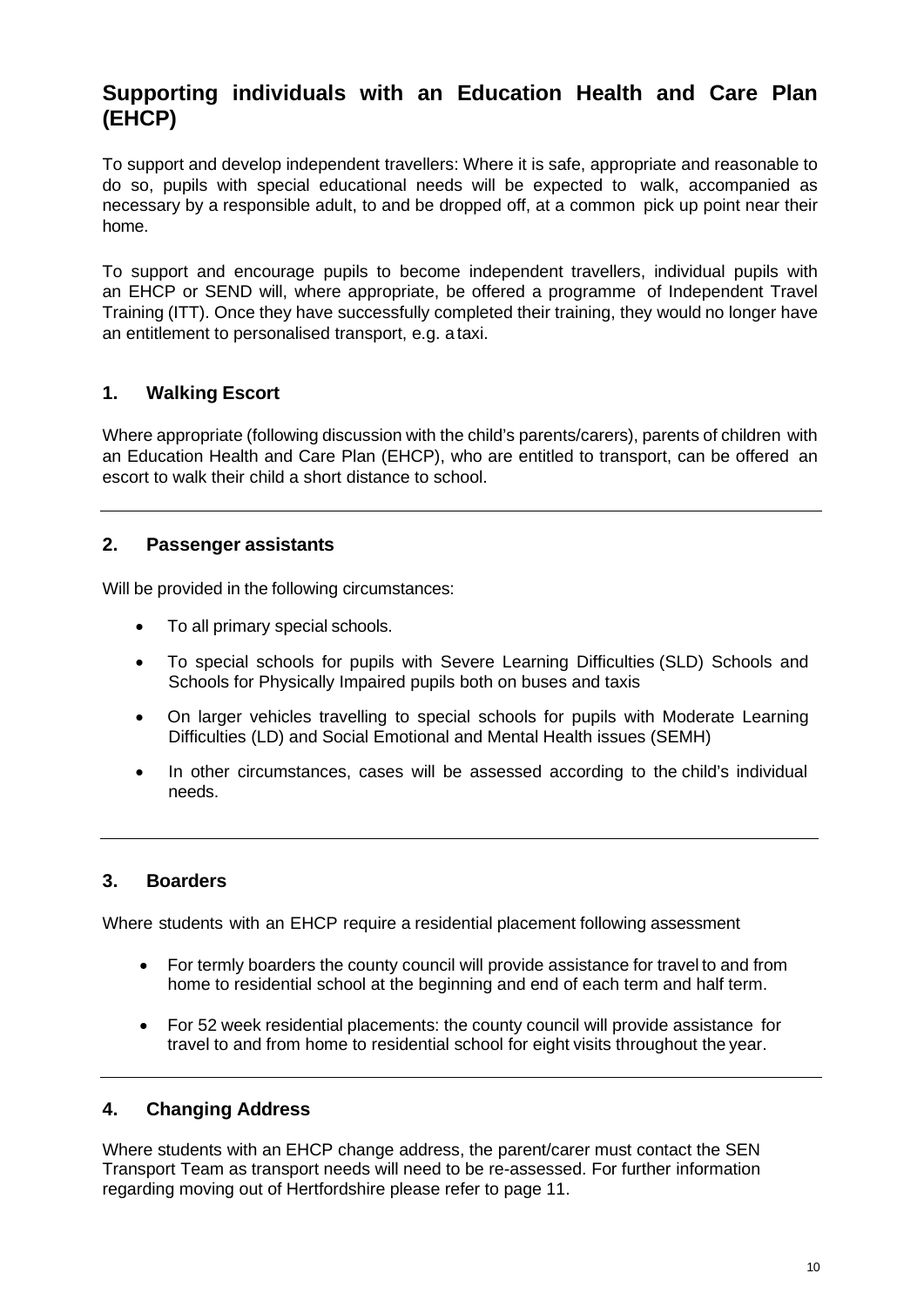# **Explanatory Notes & Definitions**

### **Permanent Address**

 "Home" is defined as your child's permanent address. This policy does not include transport to alternative addresses.

 If a child lives at more than one address (for example due to a separation) the address used will be the one which the child lives at for the majority of the time. If a child lives at two addresses equally, the address of the parent/carer that claims Child Benefit/Child Tax Credit/Universal Credit for the child will be considered as the child's main residence.

 If a family is not in receipt of Child Benefit/Tax Credit/Universal Credit alternative documentation will be requested.

### **Changing Address**

 If a family changes address, we will reassess transport entitlement using the policy in place at the time of the move. Eligibility for free home to school transport may change in these circumstances.

 If you are moving into Hertfordshire and your child has an Education, Health and Care Plan (EHCP) with free transport, you must tell the Special Educational Needs Team in your current home authority when you are moving. This is because all Local Authorities in England have six weeks to transfer, or take over, an EHCP from the date you move. As soon as you know your moving date, please contact the school transport team in the new authority to apply for transport support if needed.

 If you are moving out of Hertfordshire, you must inform your Hertfordshire Special Educational Needs Officer the date you are moving, and where you are moving to. We will contact the SEND team in your new local authority area and arrange for your child's EHCP to be transferred. Please note that transport provided by Hertfordshire will cease on the day you move to the new authority.

### **Nearest suitable school**

 The home to school transport policy is separate to the county council's admission arrangements. You can apply for a place at any school, but your child will only have one nearest suitable school for transport purposes. The nearest suitable school for transport can be different from the "nearest school" identified for admission allocation purposes.

 For transport purposes the nearest suitable school is identified by considering whether the child would have qualified for a place at the school, regardless of whether it was named on the admissions application form. The nearest suitable school must be one that is suitable for the child's age, ability, aptitude, and any special educational needs they may have, as well as for the child's gender<sup>1</sup>.

 Schools in neighbouring authorities will be included when considering the nearest suitable school for transport purposes. Faith schools will also be included in the transport entitlement decision making process when the county council has permission from the Governing Body/Academy Trust to allocate places to that school and in cases where an application was made but was superseded by a higher preference.

 For children who have an Education, Health Care Plan (EHCP), the nearest suitable school is the school named in Section I of the child's EHCP. If the parents prefer a school or college that is further away, the local authority may agree to name this but the parents will be asked to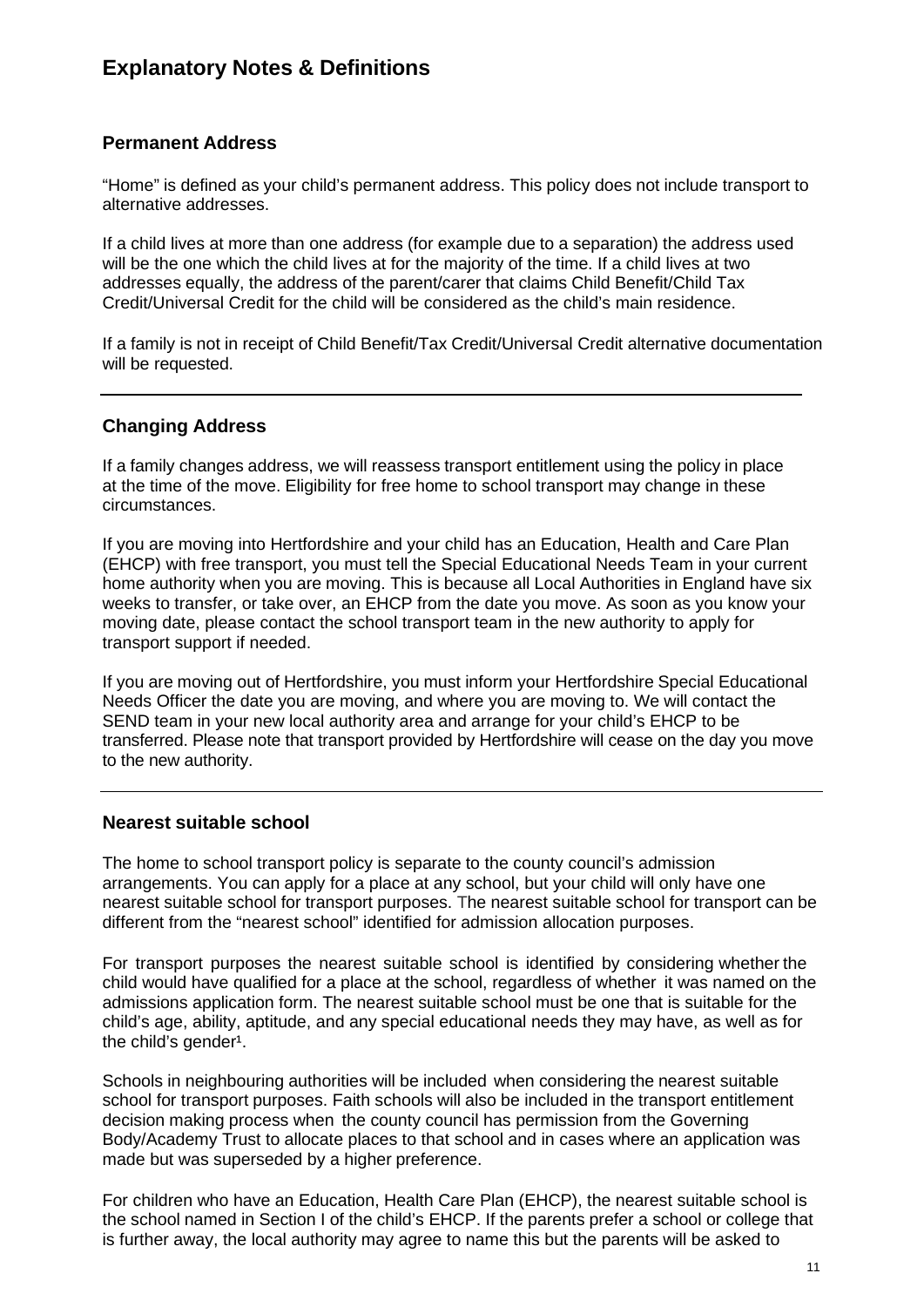provide the transport.

 If you'd like to know the nearest schools to your address for home to school transport purposes, email [admissions.central@hertfordshire.gov.uk](mailto:transfer.admissions@hertfordshire.gov.uk) with your child's full address and date of birth.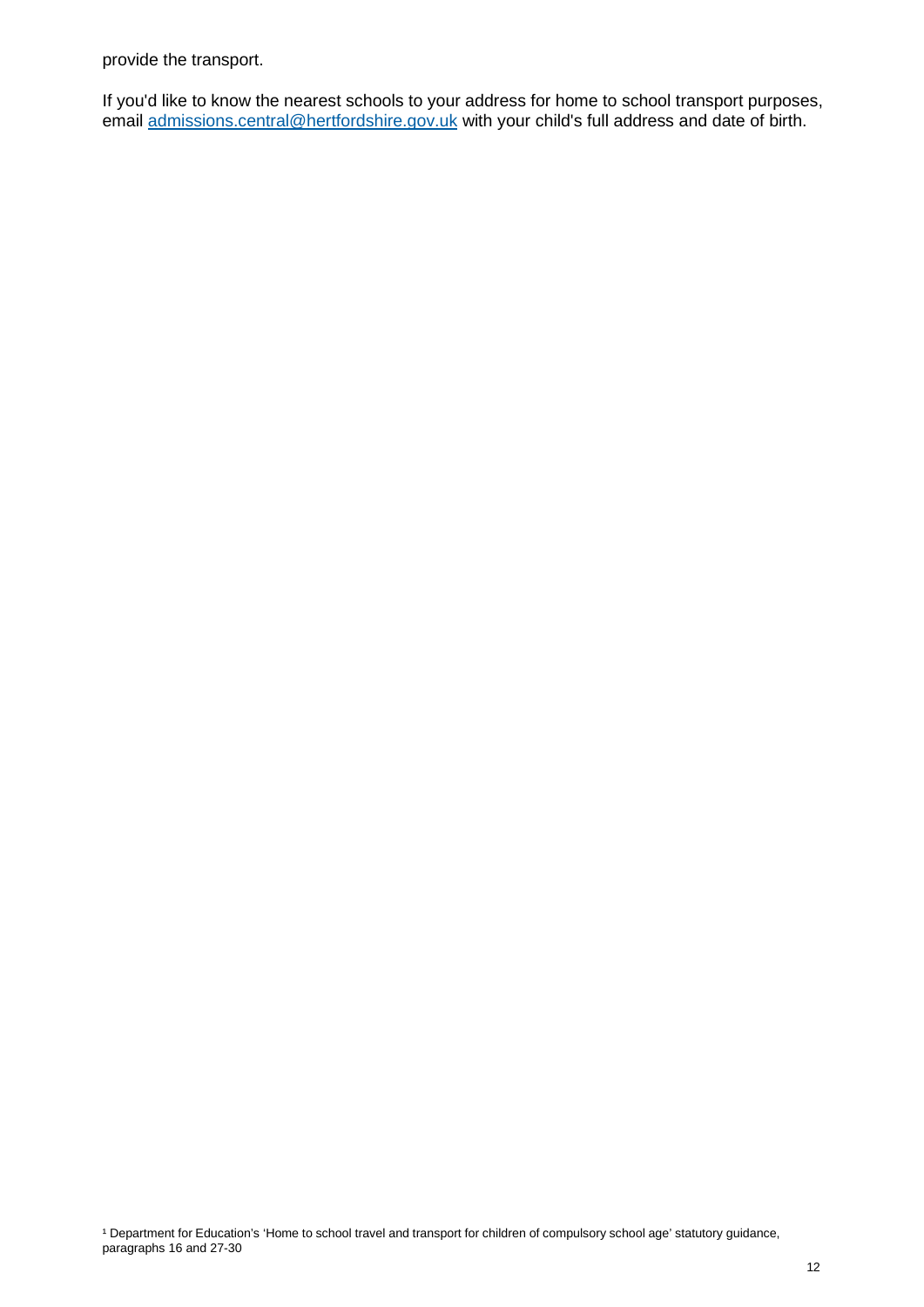# **Complaints**

 If you would like to make a complaint about the service you have received regarding home to school/college transport, the link below outlines the county council's complaints procedure and provides details of the on-line complaints form: www.hertfordshire.gov.uk/complaints

# **Appeal a school transport decision**

 A Transport Appeals process has been established for families of children of statutory school age (see page 12 for children of pre-statutory school age) who believe that:

- The county council has not applied this policy correctly; OR
- There are compelling reasons to justify making an exception to the policy.

 If you're not happy with a decision about your child's home to school transport, you have the right to challenge the decision. This is done in two stages.

### **Stage 1: Discretionary Transport Panel**

 Within 20 working days of receiving the decision about your child's home to school transport, if you feel that your case is as an exception to the Home to School Transport you can apply for your case to be considered by a Discretionary Transport panel under the following criteria:

- circumstances are so exceptional that transport should be provided, OR Your child is not eligible for home to school transport but you believe your individual
- Your child is eligible and in receipt of home to school transport but you disagree with the mode of transport provided. A Special Needs Learning Difficulties and Disabilities Assessment Panel will consider cases where a parent/carer disagrees with the type of transport provision that has been identified for their son/daughter with SEND.

 All other transport related issues will be considered through the county council's normal complaints procedure, further information is available at www.hertfordshire.gov.uk/complaints

You will be informed in writing of the outcome of your discretionary transport request.

 Discretionary transport will only be agreed for a specific period of time, usually for no more than a term. If you want transport arrangements to continue beyond this initial period, you must reapply at least two weeks before the end of the agreement.

 Discretionary Transport applications will only be considered once within the same academic year. An application will only be reconsidered on the following grounds:

- If there has been a **significant and exceptional change of circumstances** since the original application was considered by the Discretionary Transport Panel. An example of this could be a newly diagnosed medical condition that was not previously in existence.
- If new evidence is disclosed which was not reasonably available at the time of the original Discretionary Transport Panel hearing. An example of this could be a medical condition that has changed significantly since the original Discretionary Transport Panel.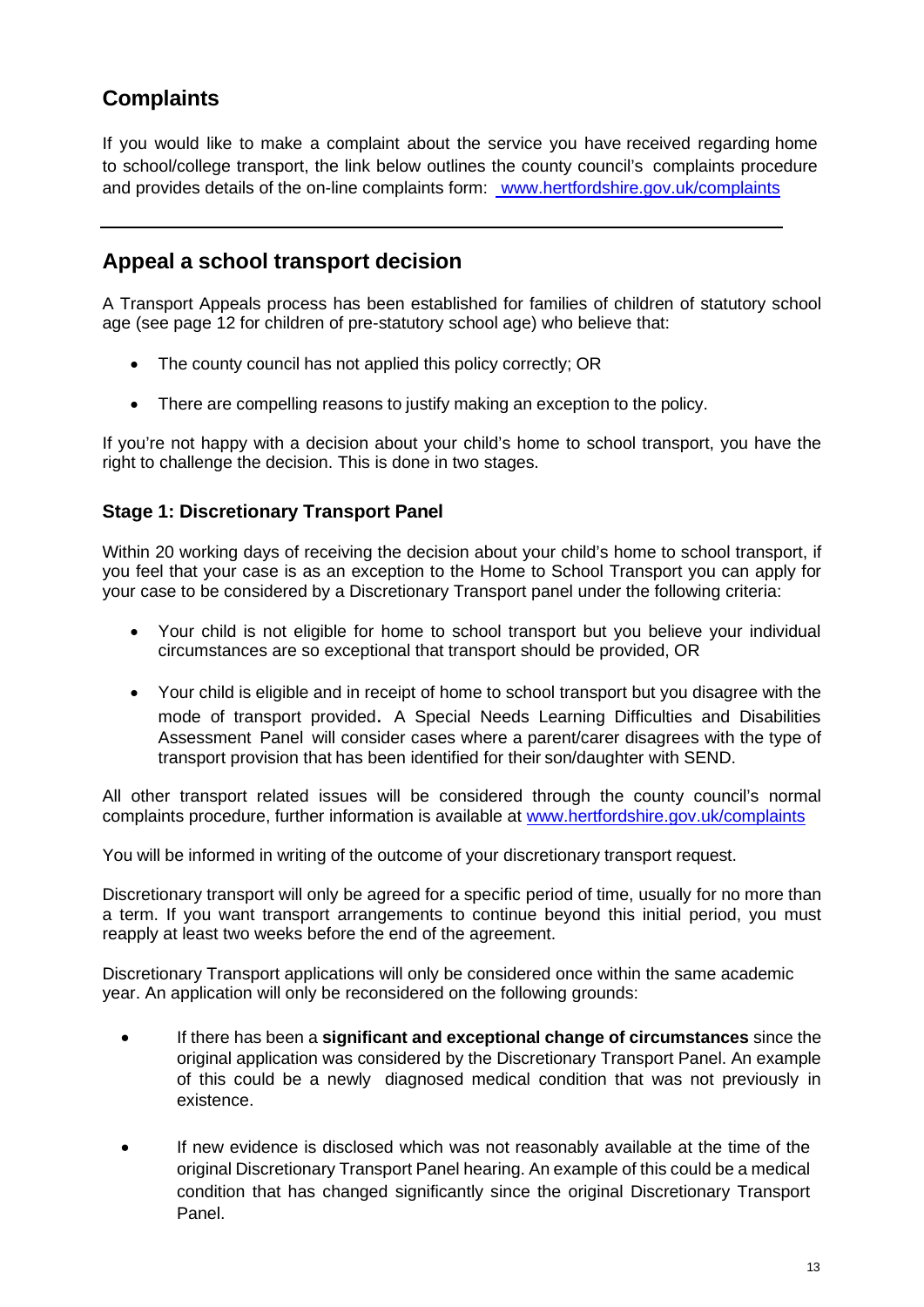The Discretionary Transport Panel will only reconsider a rejected case within the same academic year if one or both of these grounds apply.

 If the Discretionary Transport Panel accepts an exceptional change of circumstances, the case will be reheard at Stage 1 of the appeal process and the applicant will be notified of the outcome in writing.

### **Stage 2: Independent Appeal Panel**

 If your request for discretionary transport is unsuccessful, within 20 working days of receiving the decision letter, you can submit a transport appeal form confirming that you wish to escalate the matter to an Independent Transport Appeal Panel.

 If you believe your child's transport provision should be reviewed or you wish to appeal please contact the Transport Team by emailing **schooltransport@hertfordshire.gov.uk** or by calling the Customer Service Centre on 0300 123 4043.

# **Children of Pre-Statutory School Age**

 There is no statutory entitlement for home-school transport for children under the age of five. Transport complaints from families of children of pre-statutory school age will be considered as follows:

### **Stage 1: Discretionary Transport Panel**

 Within 20 working days of receiving the decision about your child's home to school transport, you can apply for your case to be considered by a Discretionary Transport panel if believe your individual circumstances are so exceptional that transport should be provided.

You will be informed in writing of the outcome of your discretionary transport request.

 Discretionary transport will only be agreed for a specific period of time, usually for no more than a term. If you want transport arrangements to continue beyond this initial period, you must reapply at least two weeks before the end of the agreement.

 Discretionary Transport applications will only be considered once within the same academic year. An application will only be reconsidered on the following grounds:

- If there has been a **significant and exceptional change of circumstances** since the original application was considered by the Discretionary Transport Panel. An example of this could be a newly diagnosed medical condition that was not previously in existence.
- If new evidence is disclosed which was not reasonably available at the time of the original Discretionary Transport Panel hearing. An example of this could be a medical condition that has changed significantly since the original Discretionary Transport Panel.

 The Discretionary Transport Panel will only reconsider a rejected case within the same academic year if one or both of these grounds apply.

 If the Discretionary Transport Panel accepts an exceptional change of circumstances, the case will be reheard at Stage 1 of the appeal process and the applicant will be notified of the outcome in writing.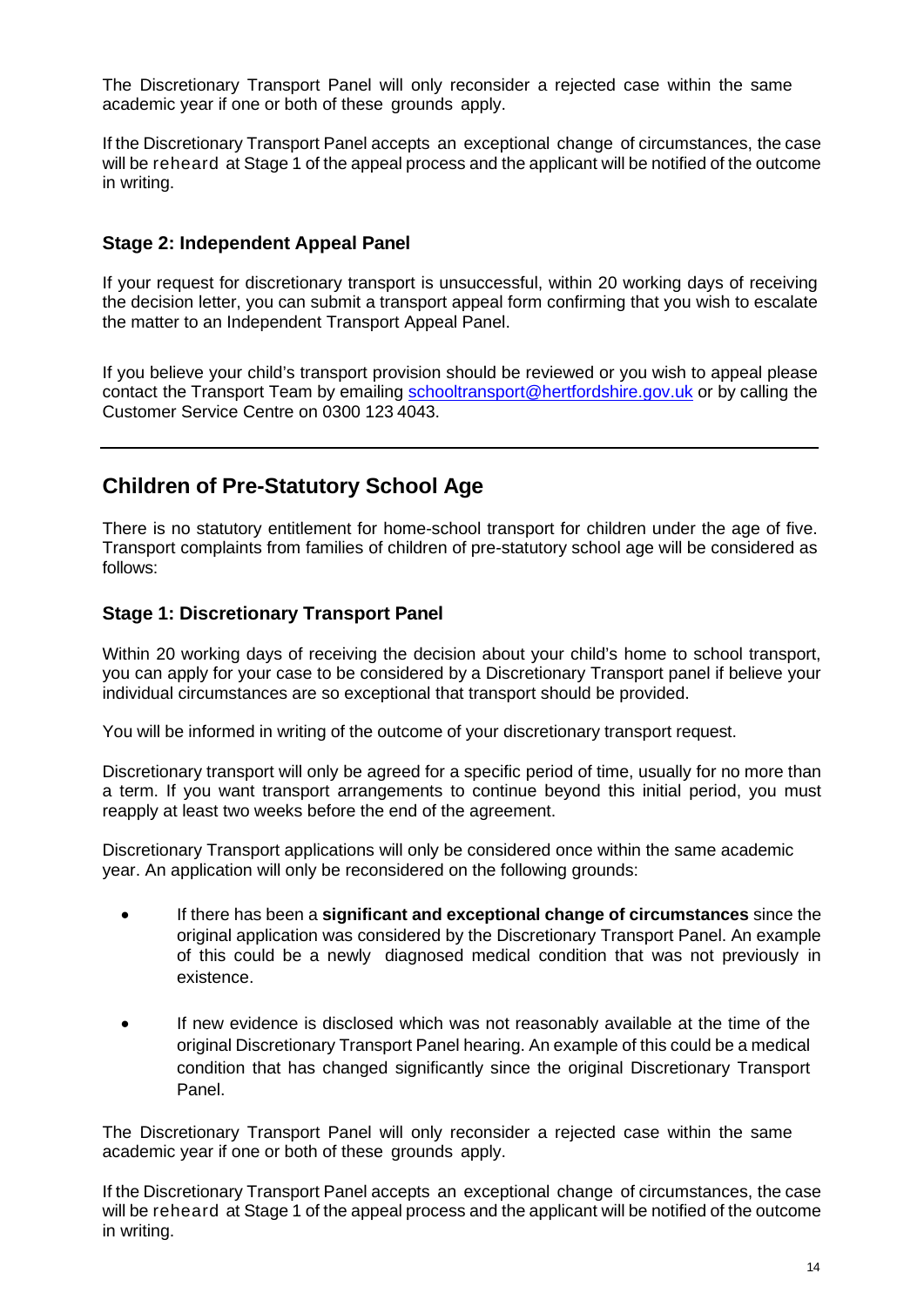All other transport related issues will be considered through the county council's normal complaints procedure, further information is available at www.hertfordshire.gov.uk/complaints

### **Stage 2: Senior Officer Review**

 If your request for discretionary transport is unsuccessful, you can request that your child's case is reviewed by a senior officer within the Admissions and Transport Team who has had no previous involvement in the decision making process.

You will be informed of the officer decision in writing.

 If you believe your child's transport provision should be reviewed please contact the Transport Team by emailing [schooltransport@hertfordshire.gov.uk](mailto:schooltransport@hertfordshire.gov.uk) or by calling the Customer Service Centre on 0300 123 4043.